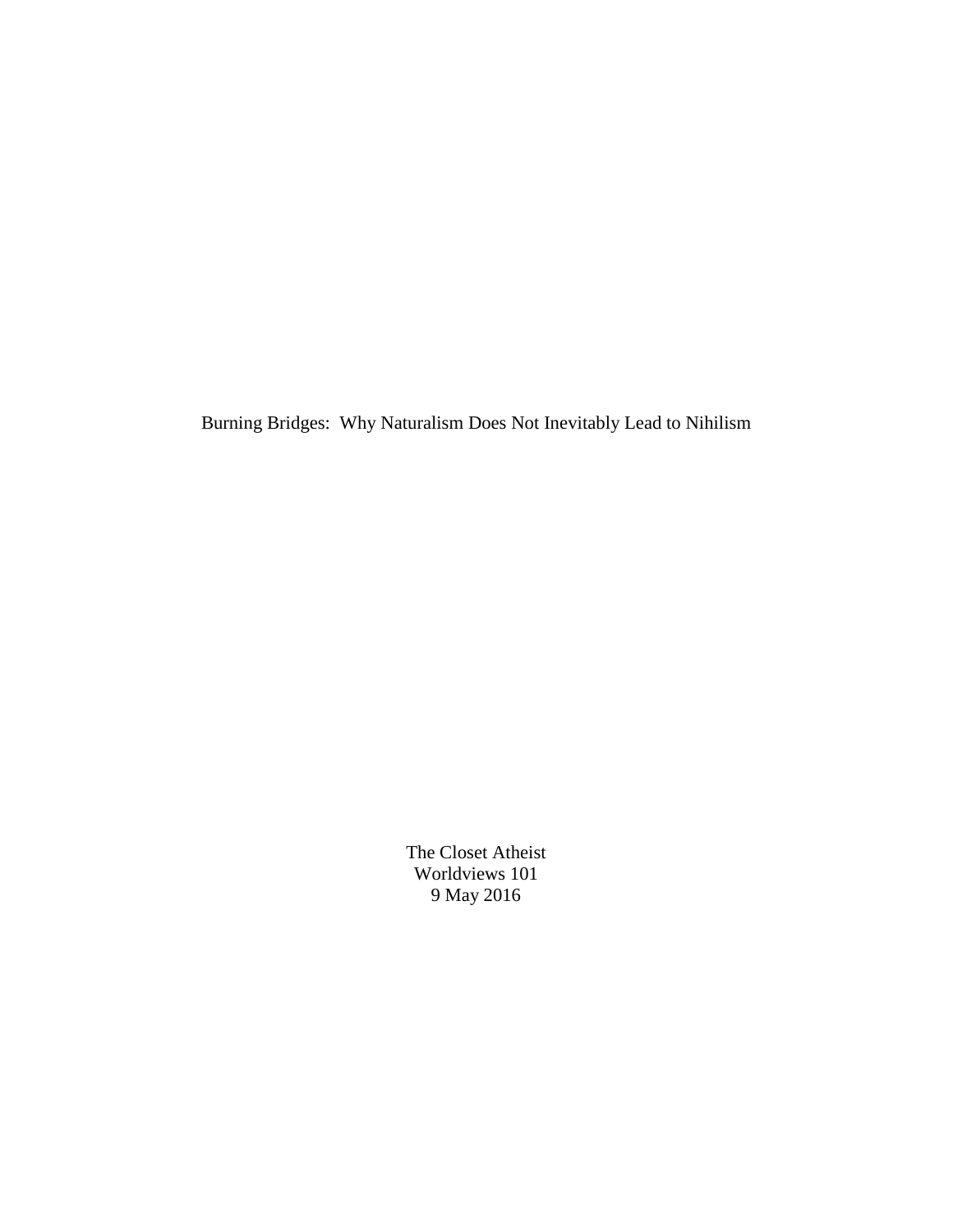Thesis statement:

I will challenge the inconsistencies that James Sire, author of *The Universe Next Door*, has in his rationale that causes him to believe that naturalism inevitably leads to nihilism.

Outline:

Introduction Background Disclaimers Thesis Naturalism and nihilism definitions Types of naturalism Pessimistic Optimistic Not to be confused with existentialism Bridge Three: Is and Ought Morals No moral plumb line for naturalists Guilt & integrity Lewis' Law of Right and Wrong Christianity is no better Purpose The Ultimate Goal of survival Optimistic naturalism and existentialism are similar but not identical

The Myth of Sisyphus

Optimists create their own meaning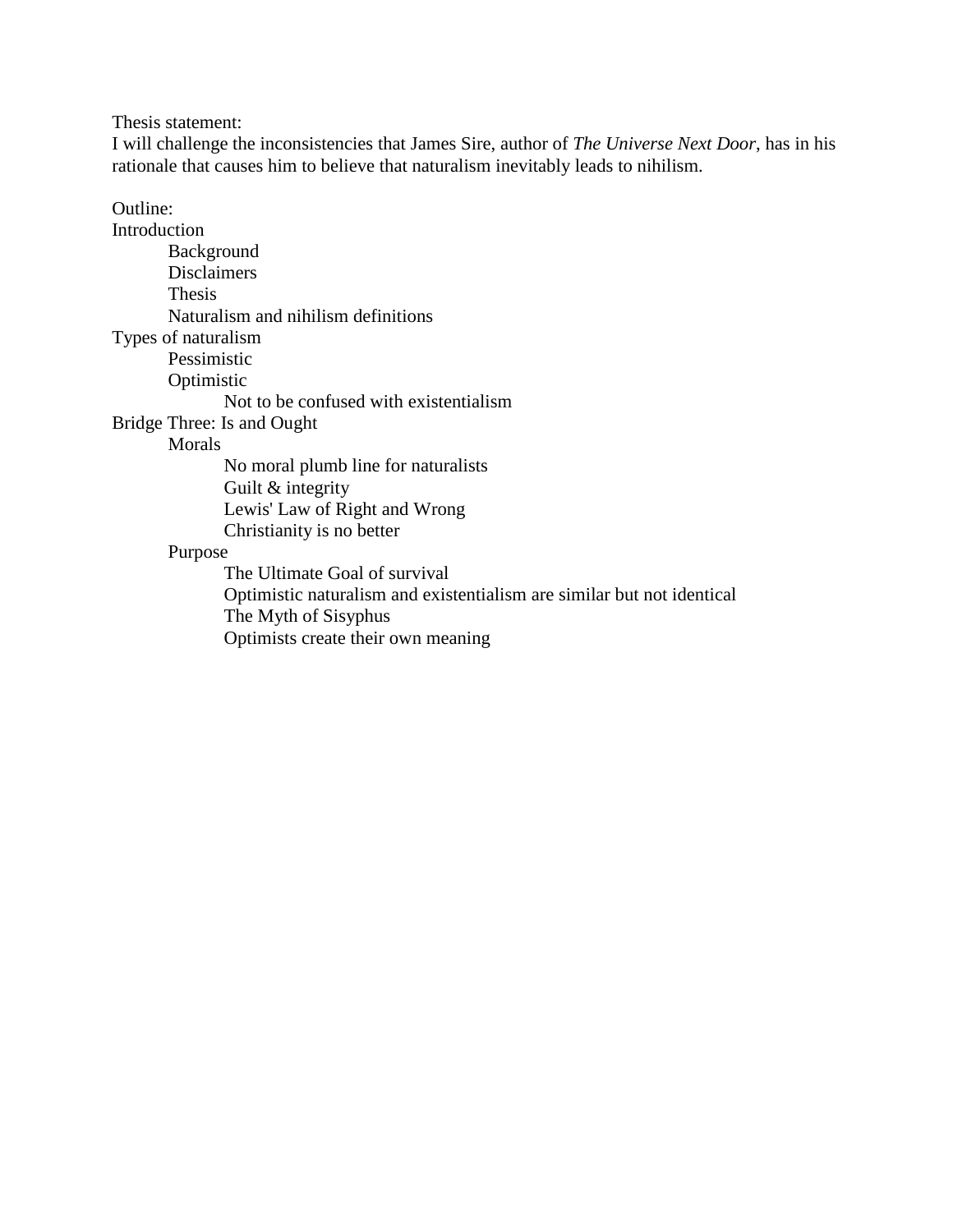In John 14:6 (NIV), Jesus tells His disciples, "I am the way, the truth, and the life." This is one of the countless Bible verses by which I am surrounded daily as a student of ---- College. I know, however, that I am an anomaly at this private Christian school. As a quasi-agnostic optimistic naturalist, it can be hard at times not to feel lonely in a sea of thousands of students whose values and beliefs differ from mine. However, something that my Christian classmates may find it hard to believe is that naturalism itself is not by nature devastating, depressing, or isolating. Without Jesus Christ to guide us as our way, truth, and life, naturalists are capable of living lives full of happiness, love, and meaning without a greater deity.

Before I go any further, I must make a few disclaimers. I am not about to get into why naturalism is true or why theism is false. I am not here to persuade you that God isn't real or good. I'm not trying to convince anyone that the argument that we evolved from monkeys is any better than the argument that we were spoken into existence by a Creator. Theists and atheists have been debating each other around in circles since time began: a time upon which we still have not been able to agree. Rather than belittle anyone's religious beliefs, I am seeking to address some misconceptions about the naturalist worldview. Specifically, I will challenge the inconsistencies that James Sire, author of *The Universe Next Door*, has in his rationale that causes him to believe naturalism inevitably leads to nihilism. He makes his case in three "bridges" between the two worldviews, one of which being the idea that naturalism provides the world with no morals or purpose.<sup>[1](#page-2-0)</sup> I will address and critique his definition of naturalism and his third bridge in order to show why naturalism does not axiomatically lead to nihilism.

<span id="page-2-0"></span><sup>1</sup> Sire, James W. *The Universe Next Door: A Basic Worldview Catalog*. (5th ed. Downer's Grove: InterVarsity, 2009), 97-110. Print.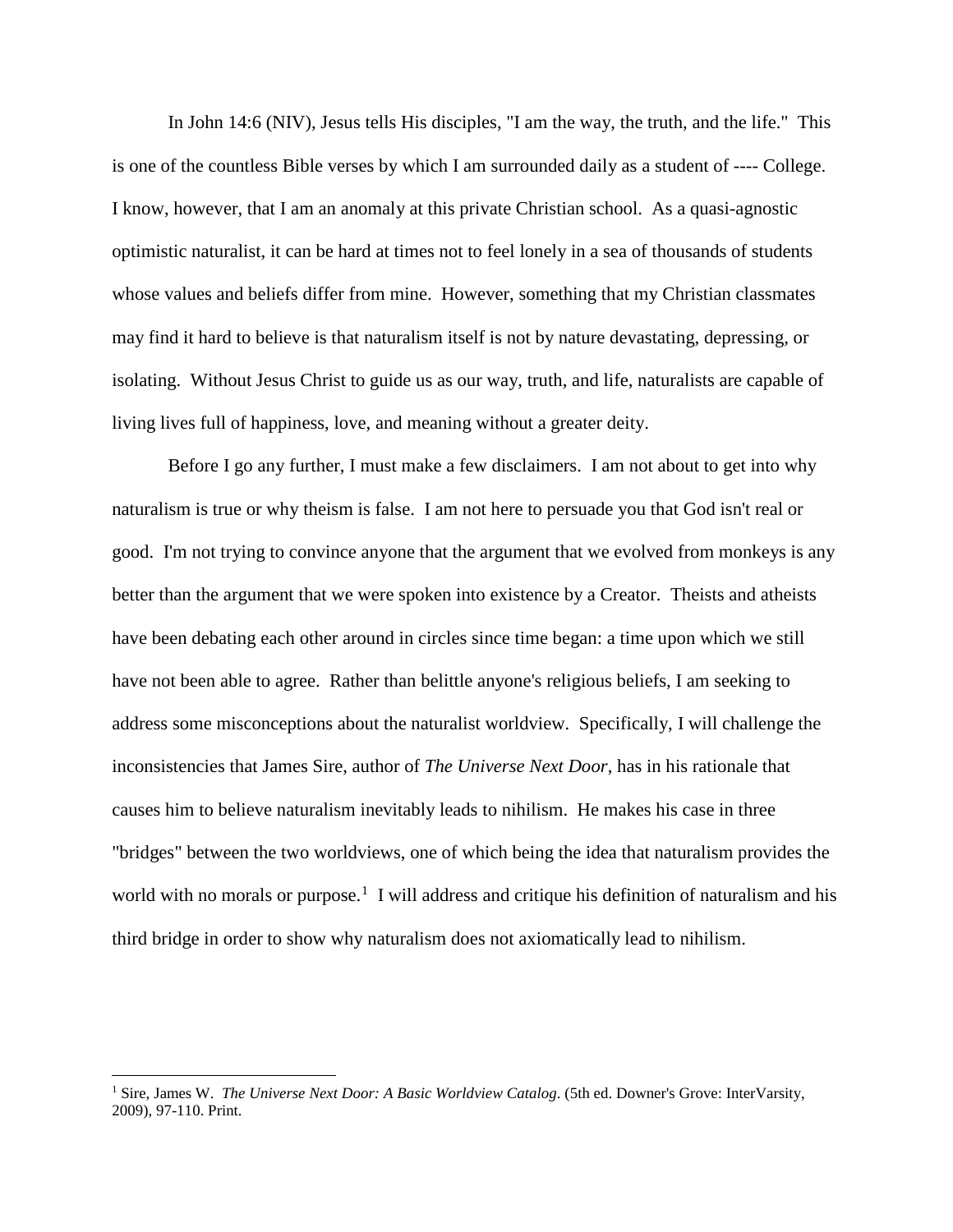Sire defines naturalism as the worldview that believes that (1) God does not exist, matter is all that exists, (2) the world is a closed system held together from within (as opposed to with a God who transcends time and space), (3) humans are akin to complex machines, and personality is an "interrelation of chemical and physical properties we do not yet fully understand," (4) there is no afterlife, (5) we can know the universe through innate human reason, (6) ethics is related only to humans, and (7) history does not have an overarching purpose.<sup>[2](#page-3-0)</sup> Furthermore, nihilism is the result of the assumption that naturalism makes for a world devoid of free will, accurate knowledge, or meaning. He defines nihilism as such:

Nihilism is a denial of any philosophy or worldview--a denial of anything that is valuable. If it proceeds to the absolute denial of everything, it even denies the existence of reality itself. In other words, nihilism is the negation of everything- knowledge, ethics, beauty, reality. In nihilism no statement has validity; nothing has meaning. Everything is gratuitous, de trop, that is, just there.<sup>[3](#page-3-1)</sup>

Unfortunately, Sire moves too quickly from naturalism to nihilism, and that is because his definition of naturalism is incredibly lacking of two core aspects of what naturalism entails. He has neglected to make the distinction between naturalism's two variations: pessimistic and optimistic. [4](#page-3-2)

Sire's definition pertains only to pessimistic naturalism: the belief that without God, there is no objective basis for morality, no purpose, and so on and so forth. While there is no denying that pessimistic naturalism is very closely related to, if not synonymous with, nihilism,<sup>[5](#page-3-3)</sup> pessimistic naturalism makes up only half of the picture. Sire fails to acknowledge the majority of naturalists, who are indeed optimistic naturalists: those who believe that naturalism can be

<span id="page-3-0"></span> $2$  Ibid., 68-85.

<span id="page-3-1"></span><sup>3</sup> Ibid., 94.

<span id="page-3-2"></span><sup>4</sup> "Nihilism and Existentialism", "Naturalism." 1-8 Mar. 2016. Lecture.

<span id="page-3-3"></span><sup>5</sup> Seachris, Joshua. "Meaning of Life: Contemporary Analytic Perspectives." *Internet Encyclopedia of Philosophy.* Ed. James Fieser and Bradley Dowden. Internet Encyclopedia of Philosophy and its Authors, n.d. Web. 7 May 2016.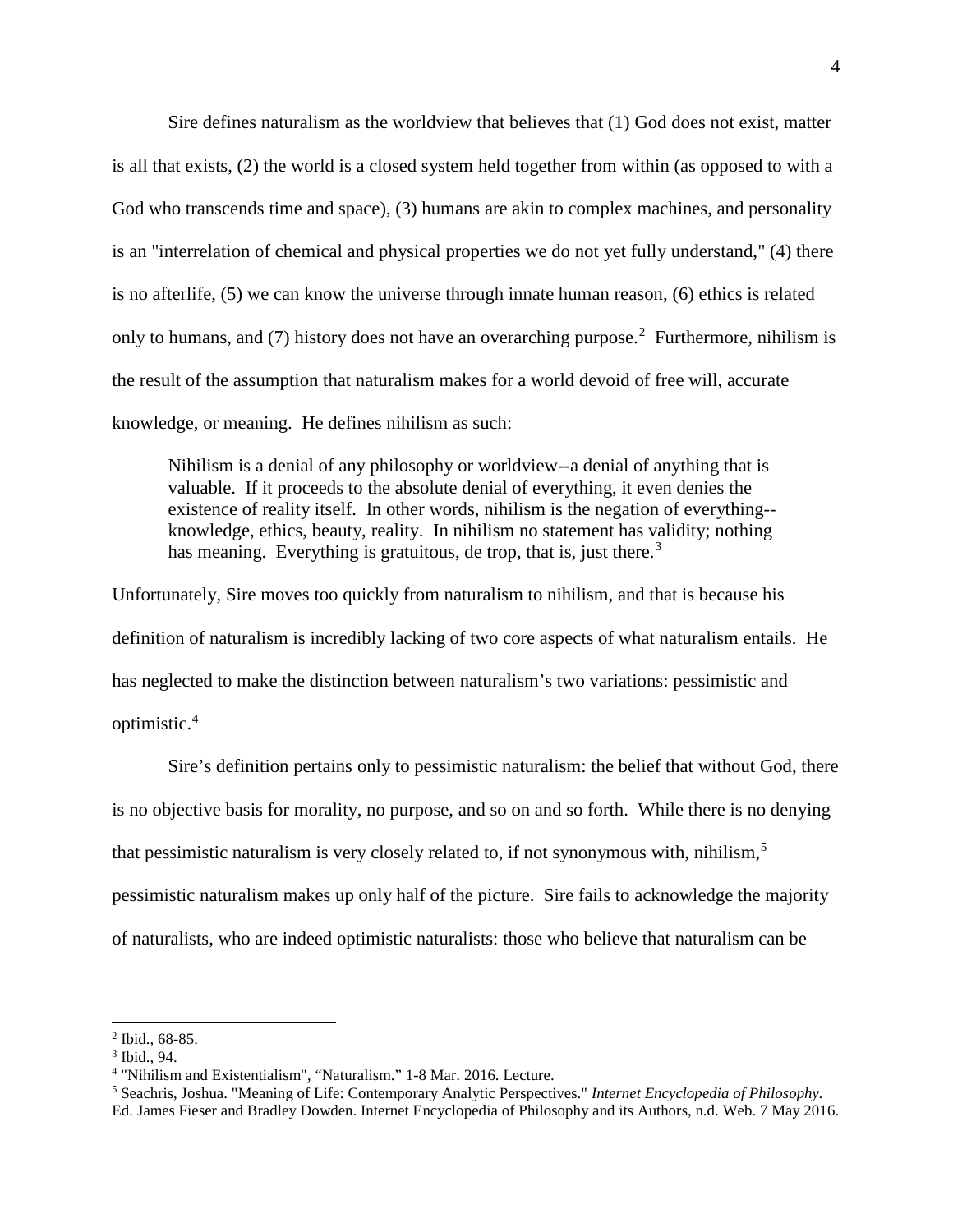true without leading its believers to a nihilistic wasteland. It is a fallacy to overgeneralize naturalists by deeming them all pessimistic, when in reality, most are not.<sup>[6](#page-4-0)</sup> In fact, there are many degrees of pessimistic and optimistic naturalism. Some border on nihilism and some are nowhere near it. Rarely do naturalists identify as one-hundred percent optimistic or one-hundred percent pessimistic. Most naturalists are optimistic about some issues, pessimistic about others, and even agnostic (claiming no belief either way) in regards to others. For example, one could be optimistic that naturalism allows for a moral plumb line, pessimistic that naturalism is incompatible with free will, and agnostic as to whether or not there is an afterlife. If a naturalist is optimistic on at least one topic, then she is not completely pessimistic, and therefore her naturalist beliefs are not equal to nihilism.<sup>[7](#page-4-1)</sup>

One belief that can be easily confused with optimistic naturalism is existentialism. To be an optimistic naturalist in regards to morality means to believe that naturalism provides us with an objective basis for morality which we ought to follow. Existentialism is an augmentation of nihilism, which denies any basis for morality or meaning. Existentialists do not believe in objective morality, but rather in creating all subjective meaning individually: no morals are given, but everyone has to power to create subjectivity for herself.[8](#page-4-2) Optimistic naturalists, on the other hand, believe that we create meaning for ourselves only given this objective morality and the universal goal of self-preservation that we cannot change.<sup>[9](#page-4-3)</sup>

Sire argues that naturalism leads to nihilism because it does not attribute the world with having any inherent value or meaning: it has no sense of "oughtness." Sire's third bridge

<span id="page-4-0"></span><sup>6</sup> "Naturalism," Slide 2.

<span id="page-4-1"></span><sup>7</sup> See more on optimistic naturalism in Dan Weijer's essay "Optimistic Naturalism: Scientific Advancement and the Meaning of Life."

<span id="page-4-2"></span><sup>8</sup> "Nihilism and Existentialism," Slide 6.

<span id="page-4-3"></span><sup>9</sup> See pages 8-9 about purpose and the Ultimate Goal.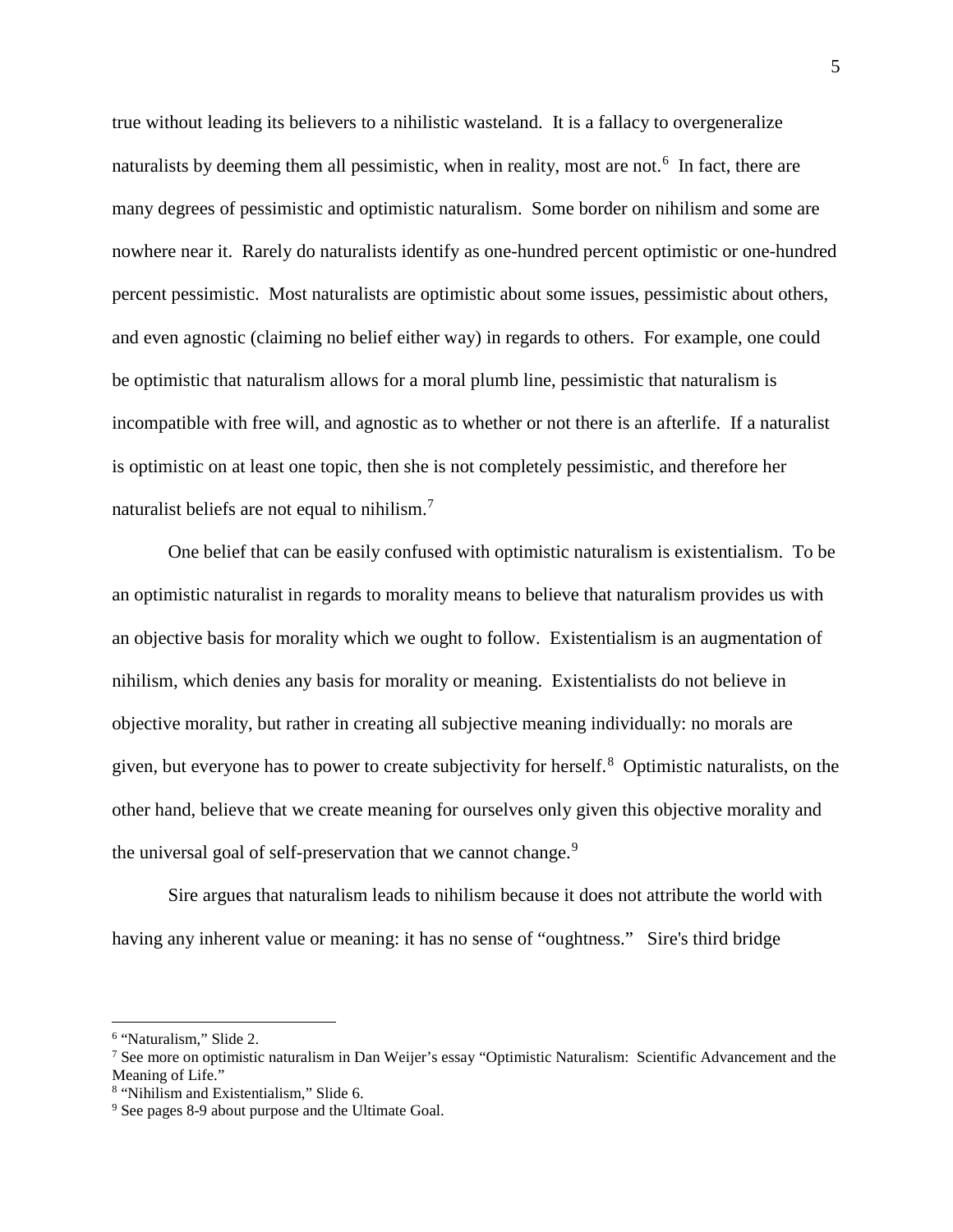between naturalism and nihilism claims that cultural morals rely on what ought to be and not on what is, and naturalism does not give us any reason to follow what ought to be.<sup>[10](#page-5-0)</sup> He is convinced that naturalism lacks a moral standard by which to measure all morals, which indeed describes existentialism, thus nihilism.<sup>[11](#page-5-1)</sup> He is unimpressed by the seemingly indecisive nature of naturalism to allow its believers to pick and choose which values ought to be respected. How far can we go with keeping one value (such as peace) without disrupting another quintessential value (such as equality)? Sire quickly takes this criticism of naturalist ethics to conclude that without a moral plumb line, we can't measure any moral values by a universal standard, an idea which lands him directly at ethical nihilism.<sup>12</sup> Sire goes on to say that without the feeling of guilt of sinning against a watching God, we have no reason not to do whatever we please.<sup>[13](#page-5-3)</sup> I find that this conclusion falls short of considering what is: what can be observed in the real world, rather than what one could assume to be true about a lack of a set of written moral rules.

We feel guilt when we do something that would normally give us negative consequences because we are taught that it is wrong, and guilt is the brain's way of punishing itself for a wrongdoing when there is no other external consequence available. This is one way that we govern ourselves and act with integrity without needing to act under the command of a divine entity. Let us use an example of a woman in a clothing store. She walks into the store and is surprised to see that there is not a sales associate in sight. She knows with certainty that she will not get caught if she decides to abscond with any merchandise she pleases. If she acts the way that the majority of men and women do, she abides by an upright moral code and acts with

 $\overline{\phantom{a}}$ 

<span id="page-5-0"></span><sup>10</sup> Sire, *The Universe Next Door,* 108-109.

<span id="page-5-1"></span> $11$  Ibid.

<span id="page-5-2"></span><sup>12</sup> Ibid., 109.

<span id="page-5-3"></span><sup>&</sup>lt;sup>13</sup> Ibid., 110. I am referring to Sire's reference to Kafka's parable "The Watchman." My made-up situation about the woman in the clothing store is also reminiscent of this parable. Sire and Kafka seem to assume that a naturalist would run past the watchman, but he has no basis for jumping to such a conclusion about naturalist morals.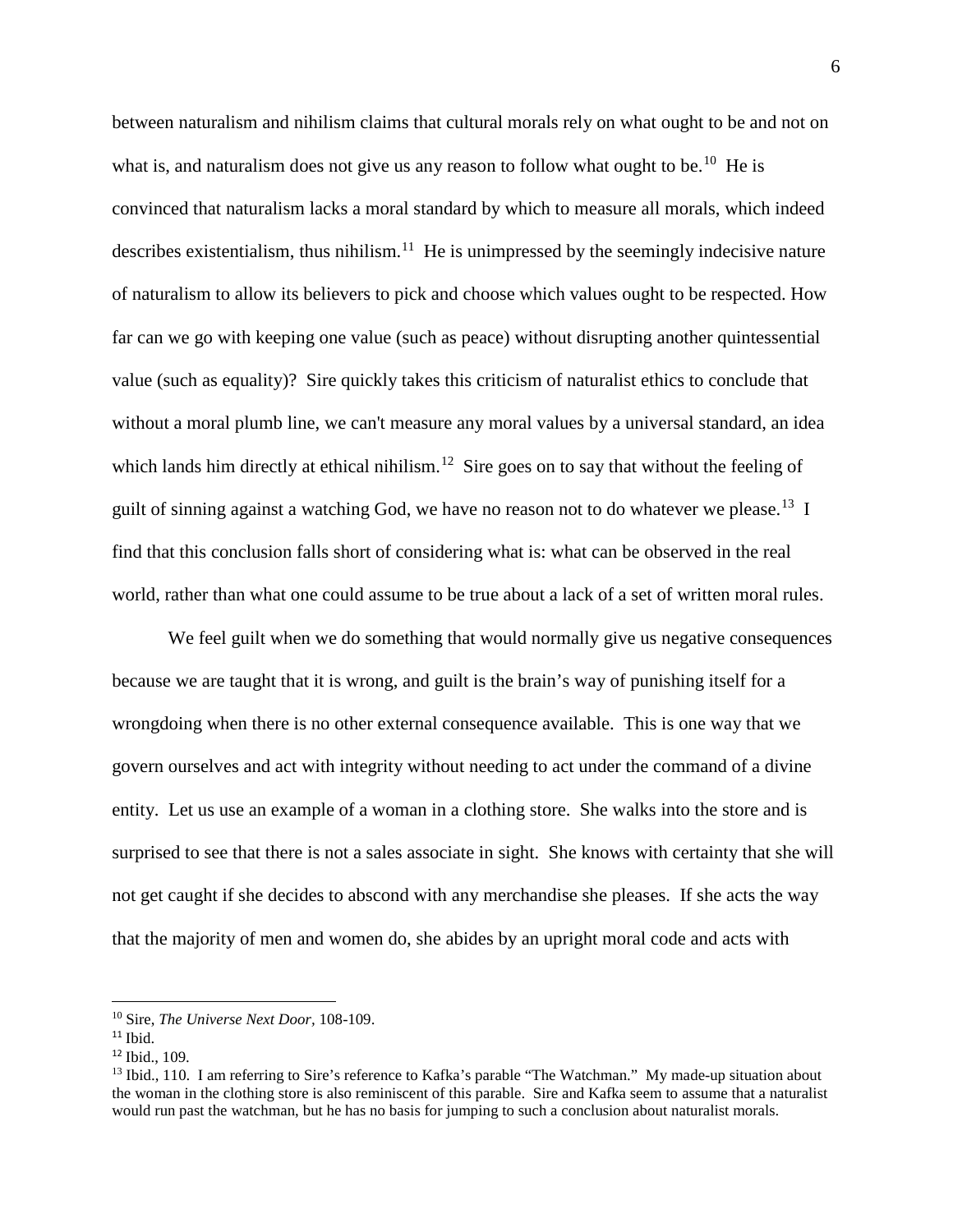integrity, stealing nothing in order to avoid the personal punishment of her own guilt. Guilt keeps us in check when there is no other punishment to keep us from doing wrong. Sire says that without a moral plumb line, guilt has no value, the woman in the scenario has no reason not to steal anything she pleases, and we again shift into the aimlessly wandering territory of nihilism.<sup>14</sup> However, Sire himself admits that the naturalists he knows are very moral people.<sup>15</sup> His claim about naturalism's moral basis disregards the natural weight of guilt, the concept of integrity, and the unwritten Law of Right and Wrong which is so clearly articulated by C.S. Lewis in his famous Christian doctrine, *Mere Christianity*.

I understand how out of place it may initially seem to include one of the most famous Christian apologists to defend the righteousness of an atheistic worldview. However, I find Lewis' meticulous explanation of morals to be of unparalleled value to the theist and atheist alike. Far before he makes any mention of God, he lays out in clear layman's terms what he calls the Law of Right and Wrong. Lewis remarks that while it seems as though no two cultures follow the exact same moral rules, there are standards that almost all cultures have in common: no civilization has praised anyone for being selfish, cowardly, rude, or ruthlessly promiscuous.<sup>16</sup> It is universally understood that if a woman steals from a clothing store, she has done the clothing company wrong, and, in Christian terms, she has "sinned" against it by taking what was not rightfully hers. Indeed, in the very beginning of *Mere Christianity*, Lewis says, "This law was called the 'Law of Nature' because people thought that everyone knew it by nature and did not need to be taught it."<sup>[17](#page-6-3)</sup> A Lewis scholar named Erik J. Wielenberg refers to the Law of Right

 $\overline{\phantom{a}}$ 

<span id="page-6-0"></span><sup>14</sup> Ibid., 110-111.

<span id="page-6-1"></span><sup>15</sup> Ibid., 107-108.

<span id="page-6-2"></span><sup>16</sup> Lewis, C.S. "Book 1: Right and Wrong as a Clue to the Meaning of the Universe." *Mere Christianity*. (New York: HarperCollins, 1952), 5-6. Print. Sire's statement on page 79 of Universe Next Door, "Of course values differ from culture to culture, and none seems absolutely universal" directly contrasts with Lewis' claims here.

<span id="page-6-3"></span><sup>&</sup>lt;sup>17</sup> Ibid., 5. Note that Lewis used the terms "Law of Nature" and "Law of Right and Wrong" interchangeably.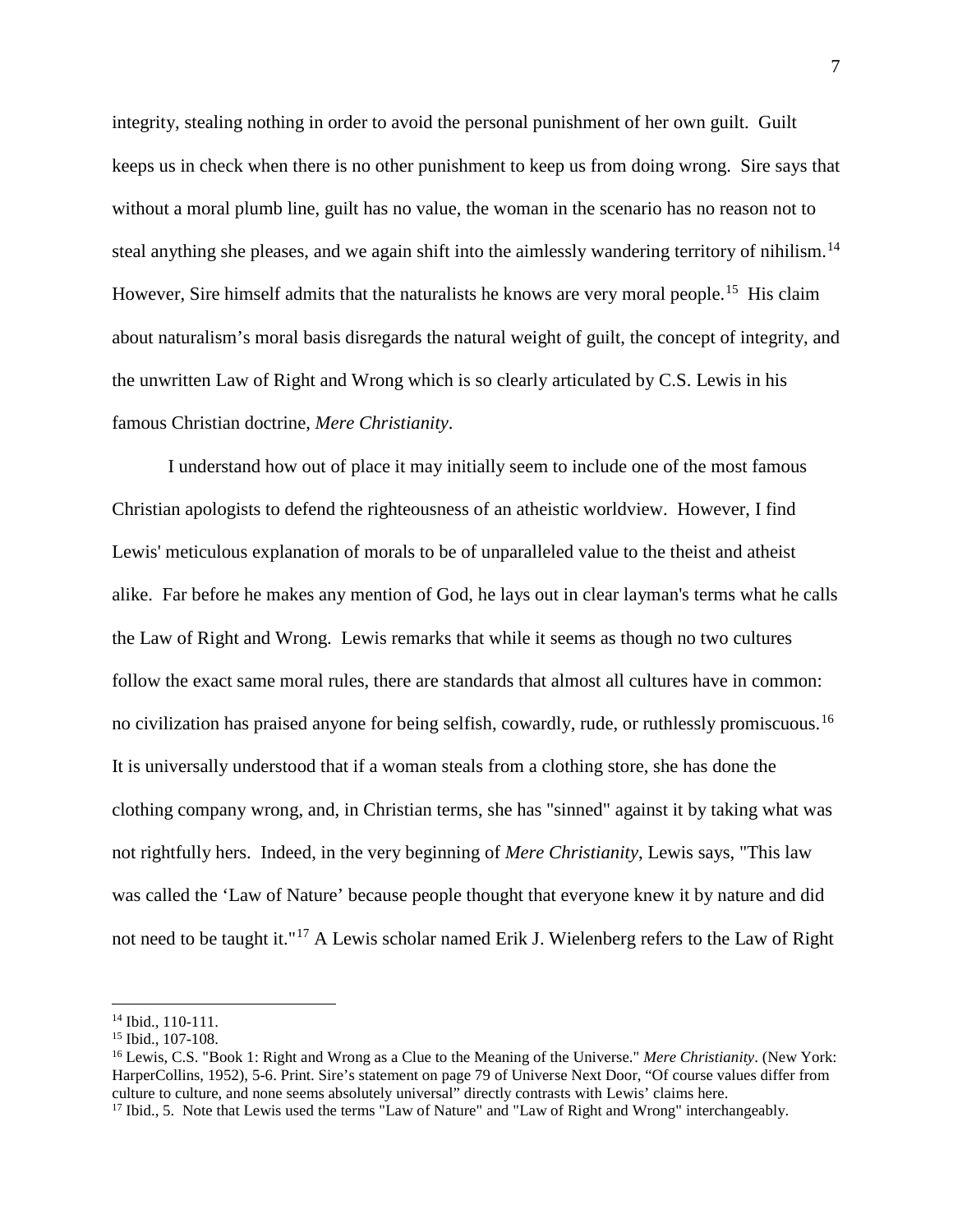and Wrong as "universal, objective moral truths." He considers them universal because they "apply to all normal human beings whether they know it or not" and objective because it is just as much a fact that, say, killing children is wrong, as it is a fact that the moon is 2,160 miles in diameter.<sup>18</sup> Lewis even goes so far as to say that we use our intrinsic human reason to determine what is good from what is bad.<sup>[19](#page-7-1)</sup> He says that "if we cannot prove [moral principles], that is not because they are irrational but because they are self-evident and all proofs depend on them."<sup>[20](#page-7-2)</sup> This is the opposite of what an existentialist or nihilist would say in regards to objective morality.

Contrasting Lewis' and Wielenberg's claims, Sire voices his troubles with cultural relativism, which is the idea that cultures rely on values that they believe everyone ought to have rather than values that everyone has.<sup>21</sup> If it is indeed true that killing children is wrong, then why do some people do it? To put it simply, the killer felt that the joy of killing was of greater value than the child's freedom to live.<sup>[22](#page-7-4)</sup> Of course, this is an extreme example, and almost everyone knows that it is unethical to choose the joy of killing over a child's freedom to live. In many cases, however, without a set of concrete moral rules, Sire says we have no way of proving to one another which values are true values.[23](#page-7-5) Even if naturalists do abide by a Universal Law of Right and Wrong, how do we know exactly how to apply this Law in every situation?

Without the Bible's written set of moral rules, we are constantly pitting values against each other in order to allow for the most good, most fair, and most right rule.<sup>24</sup> The abortion debate is really a contest between the right to life versus the right of control over one's own body.

 $\overline{a}$ 

<span id="page-7-0"></span><sup>18</sup> Wielenberg, Erik J. *God and the Reach of Reason*. (New York: Cambridge University, 2008), 60. Print.

<span id="page-7-1"></span><sup>&</sup>lt;sup>19</sup> See Book One Chapter Two of *Mere Christianity* to see Lewis' notes on the herd instinct.<br><sup>20</sup> Lewis, C.S. *Miracles*. (New York: HarperCollins, 1947), 54. Print.

<span id="page-7-2"></span>

<span id="page-7-3"></span><sup>&</sup>lt;sup>21</sup> Sire, *The Universe Next Door*, 108-109.<br><sup>22</sup> See *Mere Christianity*, pages 40-52.

<span id="page-7-4"></span>

<span id="page-7-5"></span><sup>&</sup>lt;sup>23</sup> Sire, *The Universe Next Door*, 109.

<span id="page-7-6"></span><sup>24</sup> See *Mere Christianity*, page 13. See J.S. Mill's idea of consequentialism.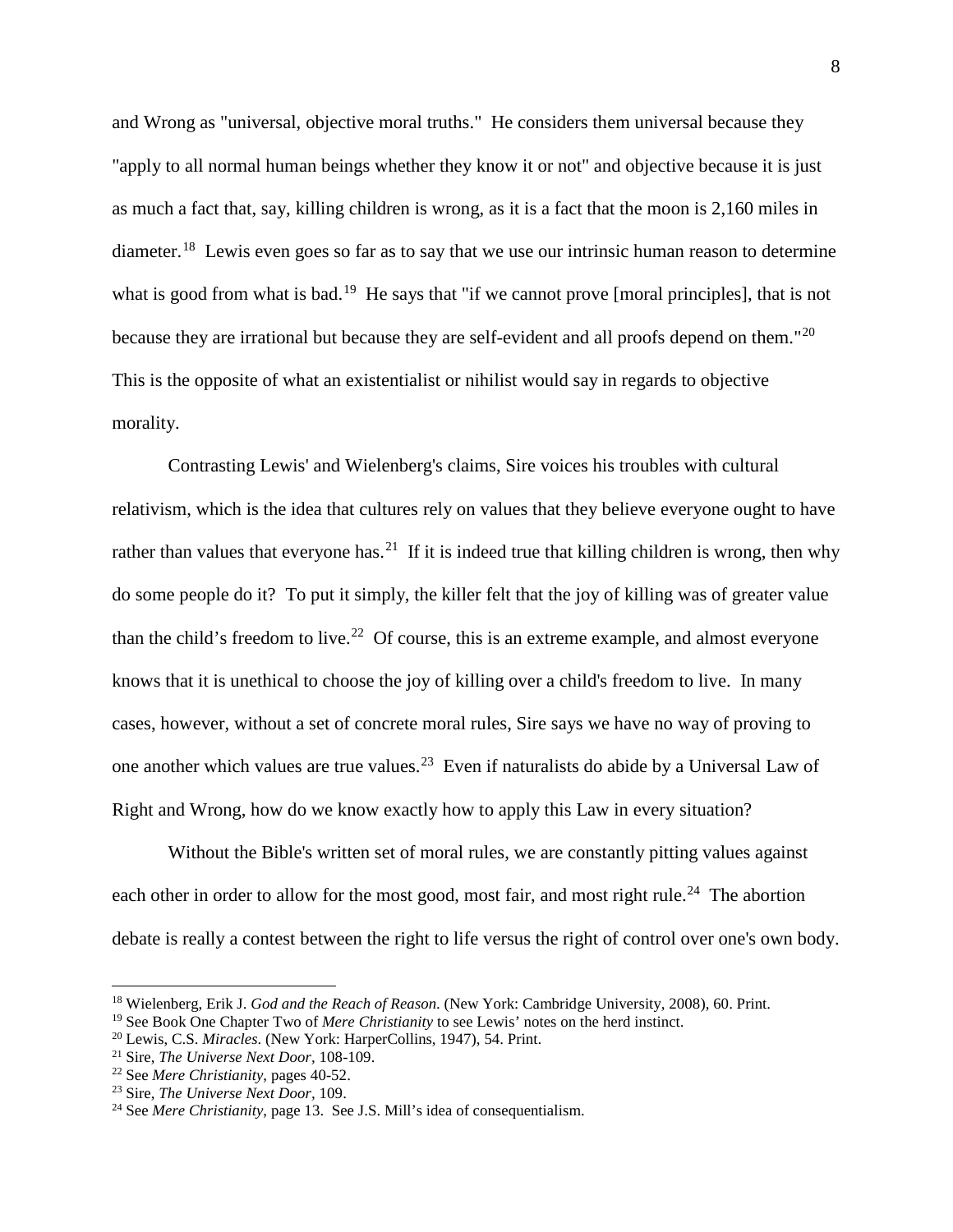The gun control debate is a contest between the freedom to bear arms versus the freedom to feel safe. There is no way that everyone will agree that freedom trumps safety or vice versa. It is worthwhile to note that I did not say that only *naturalists* disagree on which values win out against each other, but *everyone* does. There are some Christians that are pro-abortion and some that are in favor of same-sex marriage. In fact, many atheistic scholars, including Sam Harris, one of the "Four Horsemen of New Atheism," say that there is no evidence that atheists as a whole are less morally obligated than religious people.

Harris' short essay entitled "The Myth of Secular Moral Chaos" demonstrates the widely known truth that the morals practiced in the Bible are "simply odious and incompatible with a civil society".[25](#page-8-0) He points out that the Bible declares that children deserve to be beaten or killed for getting out of line or talking back (Prov. 13:24, 20:30, and 23:13-14, Ex. 21:15, Lev. 20:9, Deut. 21:18-21, Mark 7:9-13, and Matt. 15:4-7), and people should also be stoned for anything from adultery (Lev. 20:10) or homosexuality (Lev. 20:13) to working on the Sabbath (Ex. 31:14) or premarital sex (Deut. 22:20-21). Harris concludes his essay with the powerful statement, "While we do not have anything like a final, scientific approach to maximizing human happiness, it seems safe to say that . . . killing children will not be one of its primary constituents."[26](#page-8-1)

What do the moral horrors in the Bible have to do with rejecting James Sire's claims that naturalism leads to nihilism? Sire may have the impression that there is nothing to stop naturalists from doing whatever "sin" they please, but Harris' article shows that Christianity is not much better at guiding us in the right direction. It would be deeply unsettling to discover that the only reason that Christians do not always commit adultery and murder is because the Ten

<span id="page-8-0"></span><sup>25</sup> Harris, Sam. "The Myth of Secular Moral Chaos." (2006.)

<span id="page-8-1"></span><sup>26</sup> Ibid., 37.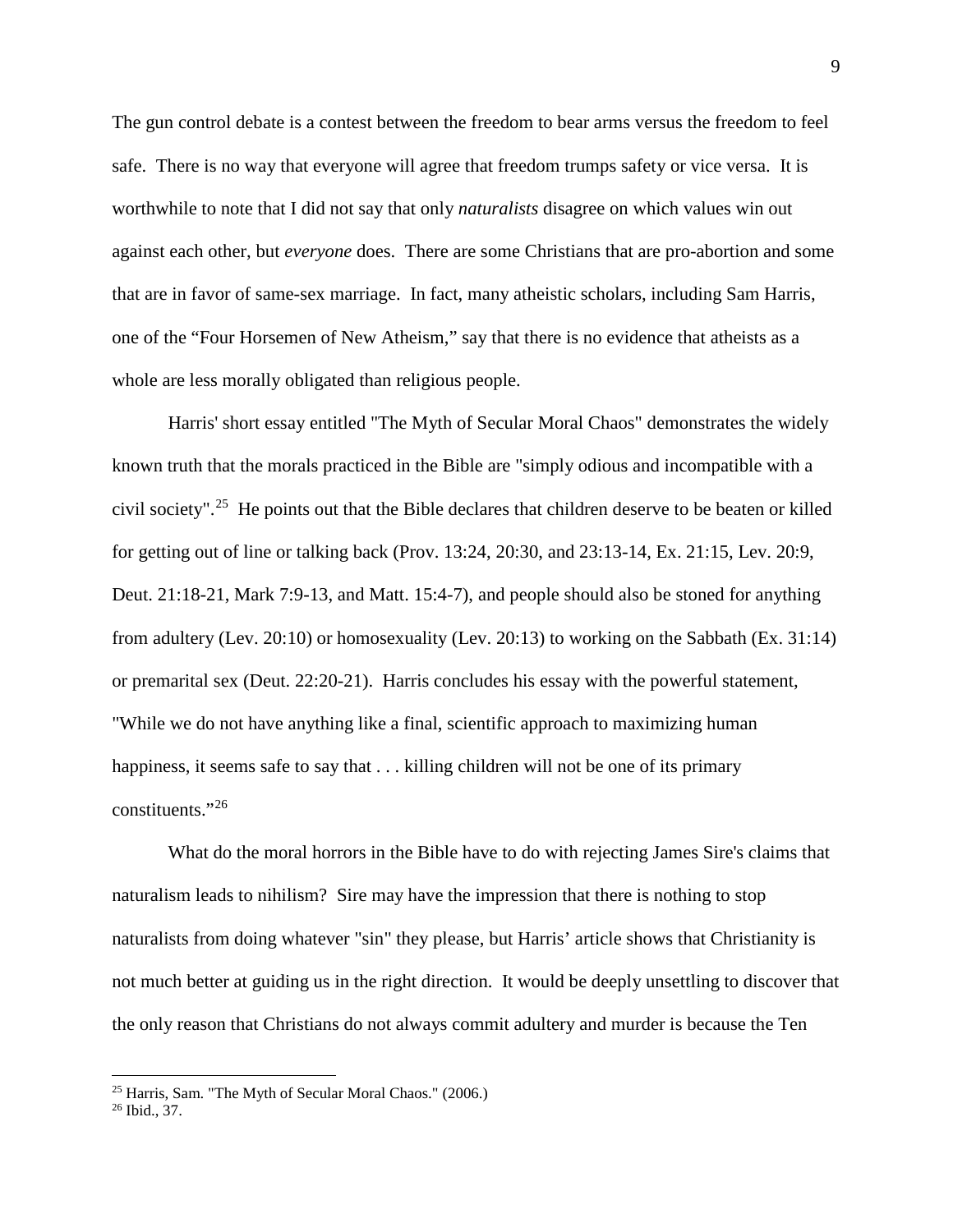Commandments tell them not to. On the other hand, if they do in fact refrain from committing these sins simply because they are told to, what keeps them from owning slaves or living a polygamous lifestyle, both of which the Bible permit? Does the innate Law of Right and Wrong not play a role in Christians' consciences? How does the Bible provide Christians with any better of a moral plumb line than their natural moral standards do? I personally find it a much greater wrongdoing for one to stone a homosexual to death than for one to be a homosexual. The idea that the Bible has many illogical as well as logical teachings gives me reason to believe that Christians, as well as naturalists, must pick and choose which values they find to be true values. In this respect, naturalists are no further from a nihilistic lack of a moral plumb line than Christians are.

Without a higher being, we are fully capable of acknowledging and following the objective moral basis to be found in the natural universe. Sire also claims that without a greater deity, the world has no overarching purpose: no drive to push us forward; hence, nihilism.<sup>27</sup> Especially in this regard, the impending nihilism teeters precariously on the edge of existentialism, which is the haphazard assembly of values, a concept which is indeed absurd. In his description of this bridge between naturalism and nihilism, Sire acknowledges an idea reminiscent of Lewis' universal Law of Right and Wrong: the primary value, an Ultimate Goal, if I may, of the universe. This Ultimate Goal is one that even cultural relativists (those who believe that morals are relative to one's culture) agree to be true: we ought to survive and keep the universe "going."<sup>28</sup> It is the reason we desire to tend to our most basic needs for hunger, safety, and sexual desire, as well as more complex goals of studying medicine and caring for the

 $\overline{a}$ 

<span id="page-9-0"></span><sup>27</sup> Sire, *The Universe Next Door*, 107-111.

<span id="page-9-1"></span><sup>28</sup> Ibid., 108-109. See *Deepest Differences: A Christian-Atheist Dialogue*. In this dialogue between Sire and his naturalist friend Carl Peraino, Peraino mentions on page 34 the Darwinian standard that the moral plumb line of naturalism is that which promotes the survival of humanity.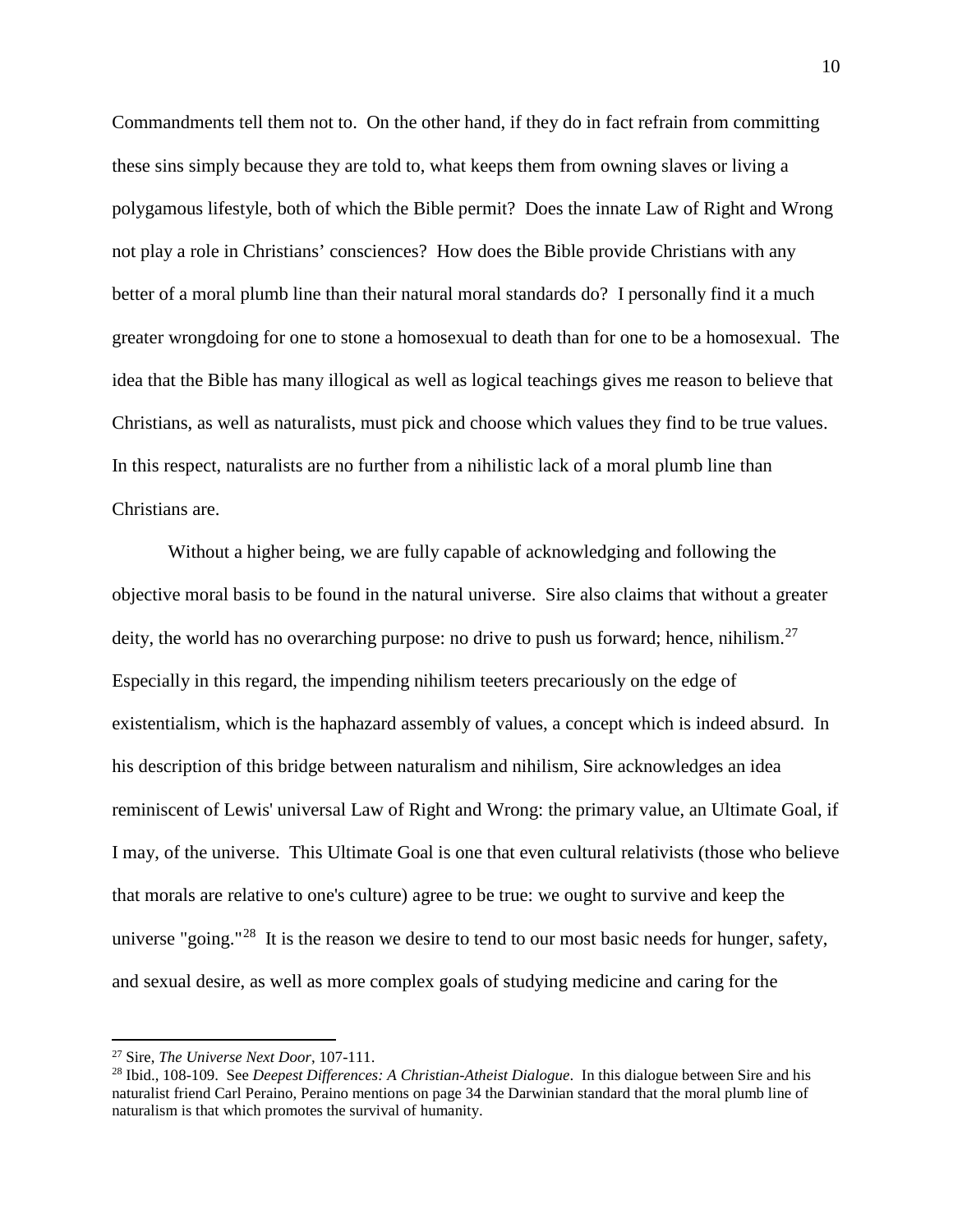environment. The fact that naturalists believe that the Ultimate Goal is survival is clear, although a greater and ever more puzzling question is: why? If there is no God to have assigned our universe with an ultimate reason for existence, then why bother surviving?

As previously stated, the optimistic and pessimistic naturalists view this question this in two ways: those who are pessimistic naturalists in regard to meaning would see its lack as devastating. Their answer to the question "why bother surviving in a meaningless universe?" is "There is no reason," which leads them to nihilism. For the optimistic naturalist, however, this is great news: we get to create meaning for ourselves.<sup>29</sup> Regarding the privilege of assigning meaning to our own lives, optimistic naturalists and existentialists have very similar beliefs; the existentialist merely believes this to a greater degree, saying that all meaning and purpose vary between individuals, while optimistic naturalists would say that it is an unchangeable and objective fact that the universe has an Ultimate Goal to survive.

In the famous existential parable "The Myth of Sisyphus," we are asked to consider a man who has been assigned a task for all eternity: to push a boulder up a mountain, only for it to fall to the bottom each and every time he pushes it up, and each and every time it falls, he pushes it back up once more; hence, an endless cycle.<sup>30</sup> To the theist, this scenario may seem to describe not only existentialism, but nihilism and naturalism as well. It is considered a parallel for the universe: always going and never quite getting anywhere, much like a man chasing an infinite horizon but never reaching it.<sup>31</sup> Naturalism differs from nihilism and existentialism in this respect because we can assign a meaning to what we specifically do during our time staying alive and perpetuating the universe. We can give ourselves a motive: whether it be to graduate,

 $\overline{\phantom{a}}$ 

<span id="page-10-0"></span><sup>29</sup> "Naturalism." Slide 5. 1-8 Mar. 2016. Lecture.

<span id="page-10-1"></span><sup>30</sup> Camus, Albert. "The Myth of Sisyphus." 1942.

<span id="page-10-2"></span><sup>&</sup>lt;sup>31</sup> See the Stephen Crane poem on page 106 of Sire.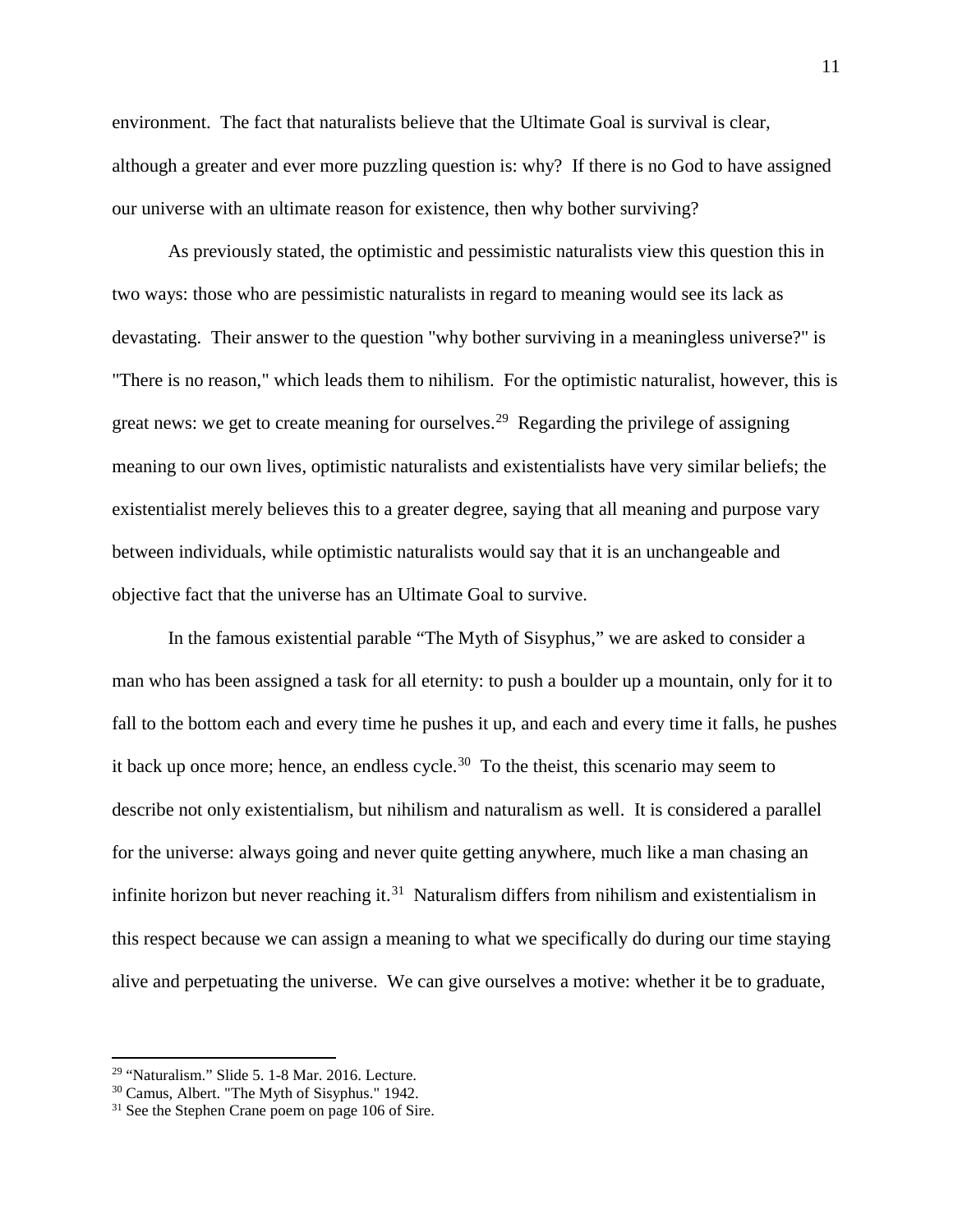to have children, to write a novel, or any infinite number of goals. Sire says that for a naturalist, the examined life (as opposed to the unexamined life of which Socrates speaks in his famous quote) is not worth living,  $32$  but he is absolutely mistaken. Since Sisyphus knows that his ultimate goal is to continue pushing the boulder up the mountain, he assigns his task with meaning.<sup>[33](#page-11-1)</sup> In the words of John Steinbeck, the nonreligious author of some of America's greatest fiction, "For man, unlike any other thing organic or inorganic in the universe, grows beyond his work, walks up the stairs of his concepts, emerges ahead of his accomplishments."[34](#page-11-2) Camus says that Sisyphus must take joy in his task, his rock, his thing. "The struggle itself toward the heights is enough to fill a man's heart. One must imagine Sisyphus happy.<sup>"[35](#page-11-3)</sup>

 $\overline{a}$ 

<span id="page-11-0"></span><sup>32</sup> Sire, *The Universe Next Door*, 113.

<sup>33</sup> Camus, "The Myth of Sisyphus."

<span id="page-11-2"></span><span id="page-11-1"></span><sup>34</sup> Steinbeck, John. *The Grapes of Wrath*. (New York: Viking, 1939), 157. Print.

<span id="page-11-3"></span><sup>35</sup> Camus, "The Myth of Sisyphus."